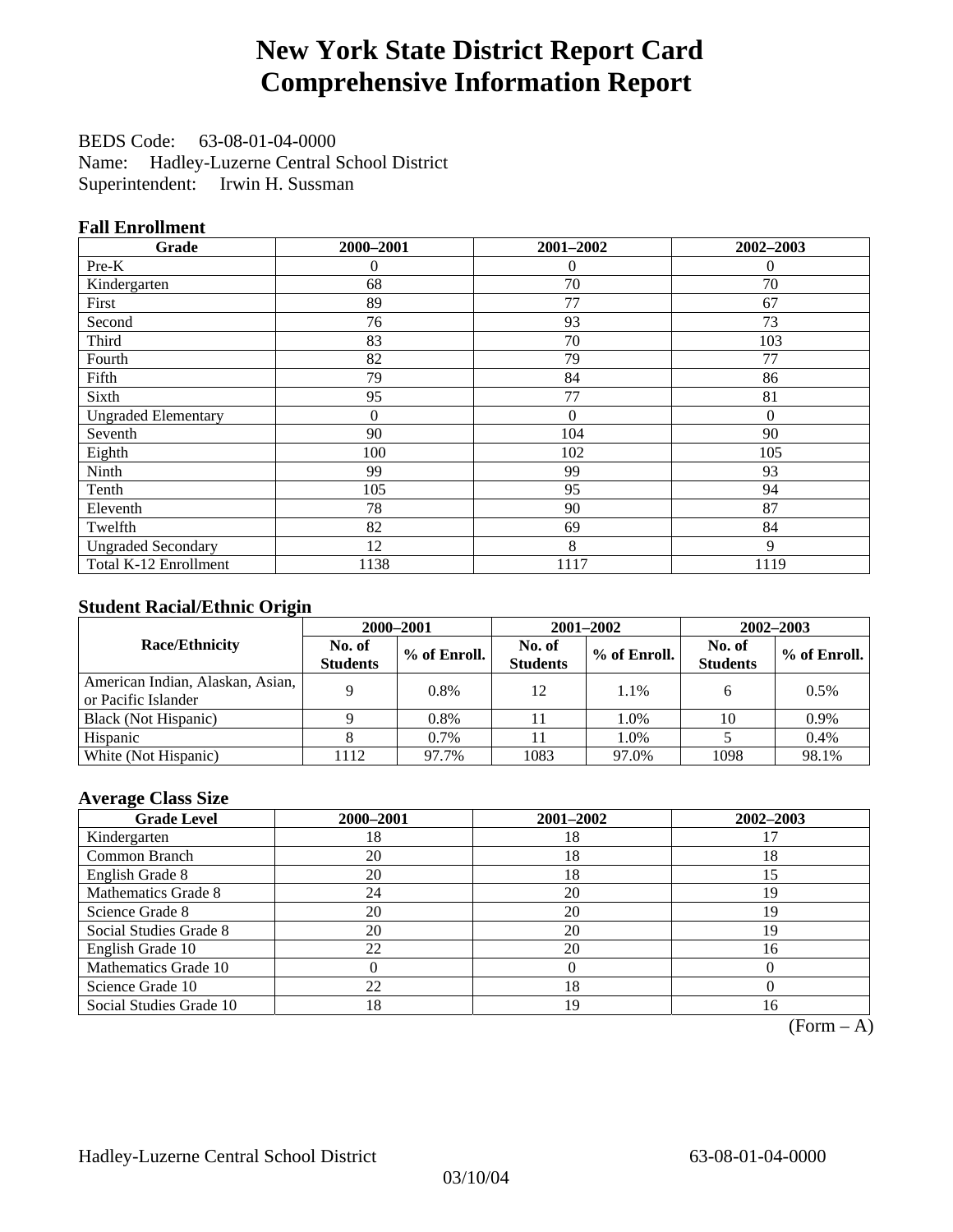#### **District Need to Resource Capacity Category**

| <b>N/RC Category</b> | <b>Description</b>                                                                                 |
|----------------------|----------------------------------------------------------------------------------------------------|
|                      | This is a school district with average student needs in relation to<br>district resource capacity. |

### **Similar School Group and Description**

| <b>Similar School Group</b> | <b>Description</b> |
|-----------------------------|--------------------|
| NA                          | <b>NA</b>          |

All schools within the same N/RC category are divided into three similar school groups defined by the percentage of students in the school who are eligible for the free-lunch program and/or who are limited English proficient (also known as English language learners).

#### **Student Demographics Used To Determine Similar Schools Group**

| 0                                 | 2000-2001 |         |       | $2001 - 2002$ | $2002 - 2003$ |         |
|-----------------------------------|-----------|---------|-------|---------------|---------------|---------|
|                                   | Count     | Percent | Count | Percent       | Count         | Percent |
| <b>Limited English Proficient</b> |           | 0.2%    |       | $0.2\%$       |               | 0.2%    |
| <b>Eligible for Free Lunch</b>    | 271       | 23.8%   | 238   | 21.3%         | 273           | 24.4%   |

#### **Attendance and Suspension**

|                               | 1999–2000       |         |                 | 2000-2001 | $2001 - 2002$   |         |
|-------------------------------|-----------------|---------|-----------------|-----------|-----------------|---------|
|                               | No. of          | $%$ of  | No. of          | $%$ of    | No. of          | $\%$ of |
|                               | <b>Students</b> | Enroll. | <b>Students</b> | Enroll.   | <b>Students</b> | Enroll. |
| <b>Annual Attendance Rate</b> |                 | 94.3%   |                 | 94.2%     |                 | 94.3%   |
| <b>Student Suspensions</b>    | 19              | .6%     | 23              | 2.0%      | 19              | l.7%    |

### **Student Socioeconomic and Stability Indicators**

#### **(Percent of Enrollment)**

|                          | 2000-2001 | $2001 - 2002$ | 2002-2003 |
|--------------------------|-----------|---------------|-----------|
| <b>Reduced Lunch</b>     | 6.1%      | 7.2%          | 7.3%      |
| <b>Public Assistance</b> | NA        | NA            | NA        |
| <b>Student Stability</b> | NA        | NA            | NA        |

| <b>Staff Counts</b>                   |           |  |  |  |  |
|---------------------------------------|-----------|--|--|--|--|
| <b>Staff</b>                          | 2002-2003 |  |  |  |  |
| <b>Total Teachers</b>                 | 89        |  |  |  |  |
| <b>Total Other Professional Staff</b> | 21        |  |  |  |  |
| <b>Total Paraprofessionals</b>        | 29        |  |  |  |  |
| Teaching Out of Certification*        |           |  |  |  |  |
| Teachers with Temporary Licenses      |           |  |  |  |  |

\*Teaching out of certification more than on an incidental basis. Teachers with temporary licenses are also counted as teaching out of certification.

 $(Form - B)$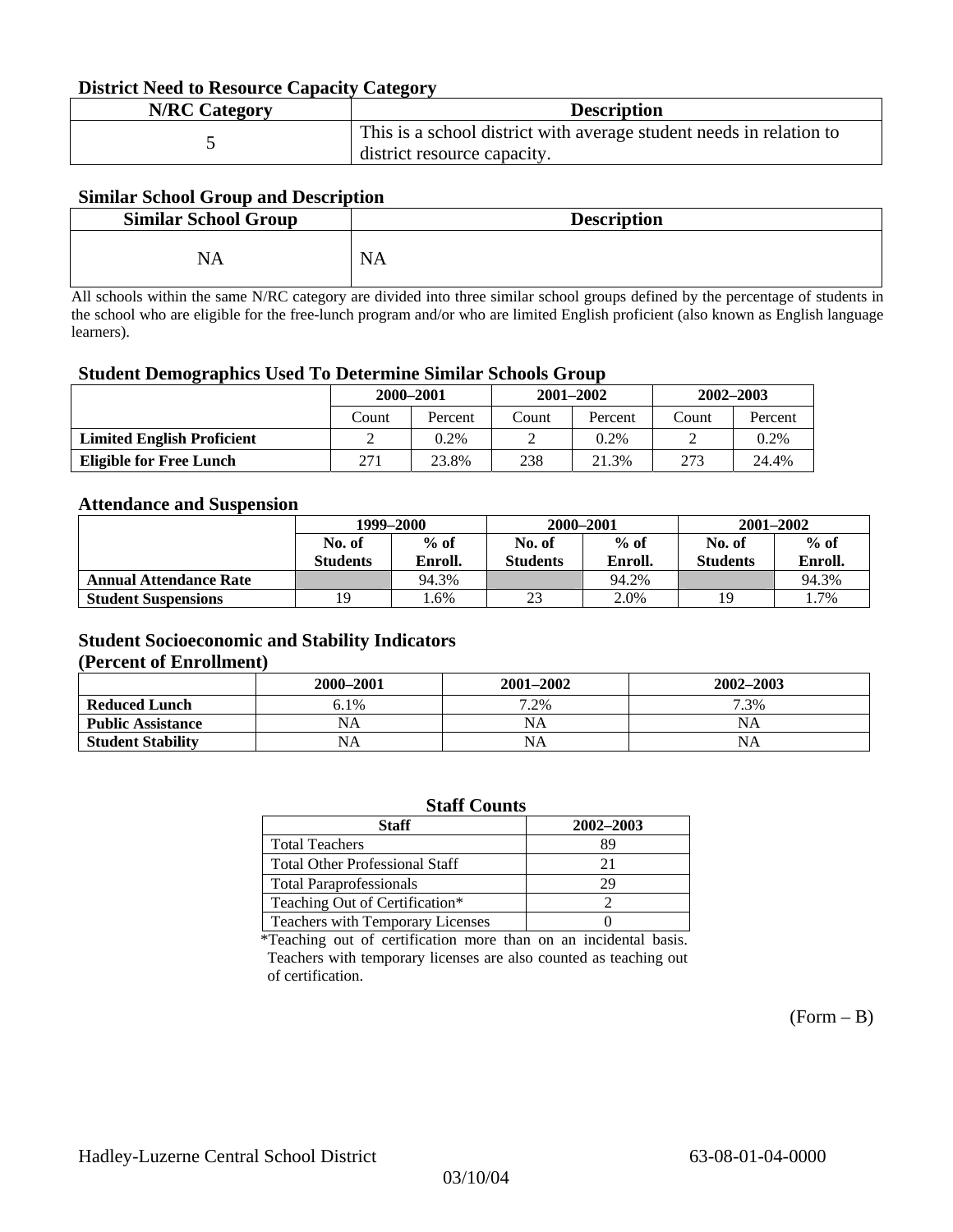## **High School Graduates and Noncompleters**

| ніді эспол этайнакі патінід кеденія вірюшая |                       |                                   |                                                    |                       |                                   |                                                    |                       |                                   |                                                    |  |
|---------------------------------------------|-----------------------|-----------------------------------|----------------------------------------------------|-----------------------|-----------------------------------|----------------------------------------------------|-----------------------|-----------------------------------|----------------------------------------------------|--|
|                                             | 2000-2001             |                                   |                                                    |                       | 2001-2002                         |                                                    |                       | 2002-2003                         |                                                    |  |
|                                             | <b>Total</b><br>Grads | <b>Regents</b><br><b>Diplomas</b> | $\frac{6}{9}$<br><b>Regents</b><br><b>Diplomas</b> | <b>Total</b><br>Grads | <b>Regents</b><br><b>Diplomas</b> | $\frac{6}{6}$<br><b>Regents</b><br><b>Diplomas</b> | <b>Total</b><br>Grads | <b>Regents</b><br><b>Diplomas</b> | $\frac{0}{0}$<br><b>Regents</b><br><b>Diplomas</b> |  |
| General<br>Education                        | 69                    | 35                                | 51%                                                | 54                    | 27                                | 50%                                                | 66                    | 41                                | 62%                                                |  |
| Students with<br><b>Disabilities</b>        | 4                     |                                   | $0\%$                                              | 3                     | $\theta$                          | 0%                                                 |                       |                                   | 20%                                                |  |
| All Students                                | 73                    | 35                                | 48%                                                | 57                    | 27                                | 47%                                                | 71                    | 42                                | 59%                                                |  |

### **High School Graduates Earning Regents Diplomas\***

\*Only students awarded local diplomas (including local diplomas with Regents endorsements) are counted as high school graduates. Because of a change in data collection procedures during the 2001–2002 school year, diploma counts and percentage of graduates earning Regents diplomas are not necessarily comparable between years. Data for the 2000-2001 school year include January, June and August 2001 graduates; data for the 2001-2002 school year include January and June 2002 graduates; data for the 2002–2003 school year include August 2002 and January and June 2003 graduates.

### **Distribution of 2002–2003 Graduates (All Students)**

|                | To 4-vear<br>College | To 2-vear<br>College | To Other Post-<br>Secondary | <b>To the Military</b> | <b>Employment</b> | Other |
|----------------|----------------------|----------------------|-----------------------------|------------------------|-------------------|-------|
| <b>Number</b>  |                      |                      |                             |                        |                   |       |
| <b>Percent</b> | 27%                  | 46%                  | 1%                          | 7%                     | 14%               | 4%    |

#### **Number of High School Completers with Disabilities in 2002–2003**

| Graduates*<br>(a) | <b>Regents</b><br><b>Diplomas</b> | <b>IEP Diplomas</b><br>or Certificates | All 2002-2003<br><b>Completers</b> |  |
|-------------------|-----------------------------------|----------------------------------------|------------------------------------|--|
|                   | b)                                | c                                      | (a+c)                              |  |
|                   |                                   |                                        |                                    |  |

\*Local Diplomas (including local diplomas with Regents endorsements)

#### **High School Noncompletion Rates**

|                     |                            | 2000-2001       |         |                 | 2001-2002 | 2002-2003       |         |
|---------------------|----------------------------|-----------------|---------|-----------------|-----------|-----------------|---------|
|                     |                            | No. of          | $%$ of  | No. of          | $%$ of    | No. of          | $%$ of  |
|                     |                            | <b>Students</b> | Enroll. | <b>Students</b> | Enroll.   | <b>Students</b> | Enroll. |
| General-            | Dropped Out                |                 |         | 4               |           |                 |         |
| <b>Education</b>    | Entered GED Program*       |                 |         | 0               |           | 2               |         |
| <b>Students</b>     | <b>Total Noncompleters</b> |                 |         | 4               |           | 9               |         |
| <b>Students</b>     | Dropped Out                |                 |         |                 |           | ↑               |         |
| with                | Entered GED Program*       |                 |         | 0               |           |                 |         |
| <b>Disabilities</b> | <b>Total Noncompleters</b> |                 |         |                 |           |                 |         |
| All                 | Dropped Out                | 10              | 2.7%    |                 | 1.4%      | 9               | 2.5%    |
| <b>Students</b>     | Entered GED Program*       | 11              | 2.9%    |                 | $0.0\%$   | 3               | 0.8%    |
|                     | <b>Total Noncompleters</b> | 21              | 5.6%    | 5               | 1.4%      | 12              | 3.3%    |

\*The number and percentage of students who left K-12, diploma-bound systems and entered an alternative program leading to a high school equivalency diploma.

 $(Form - C)$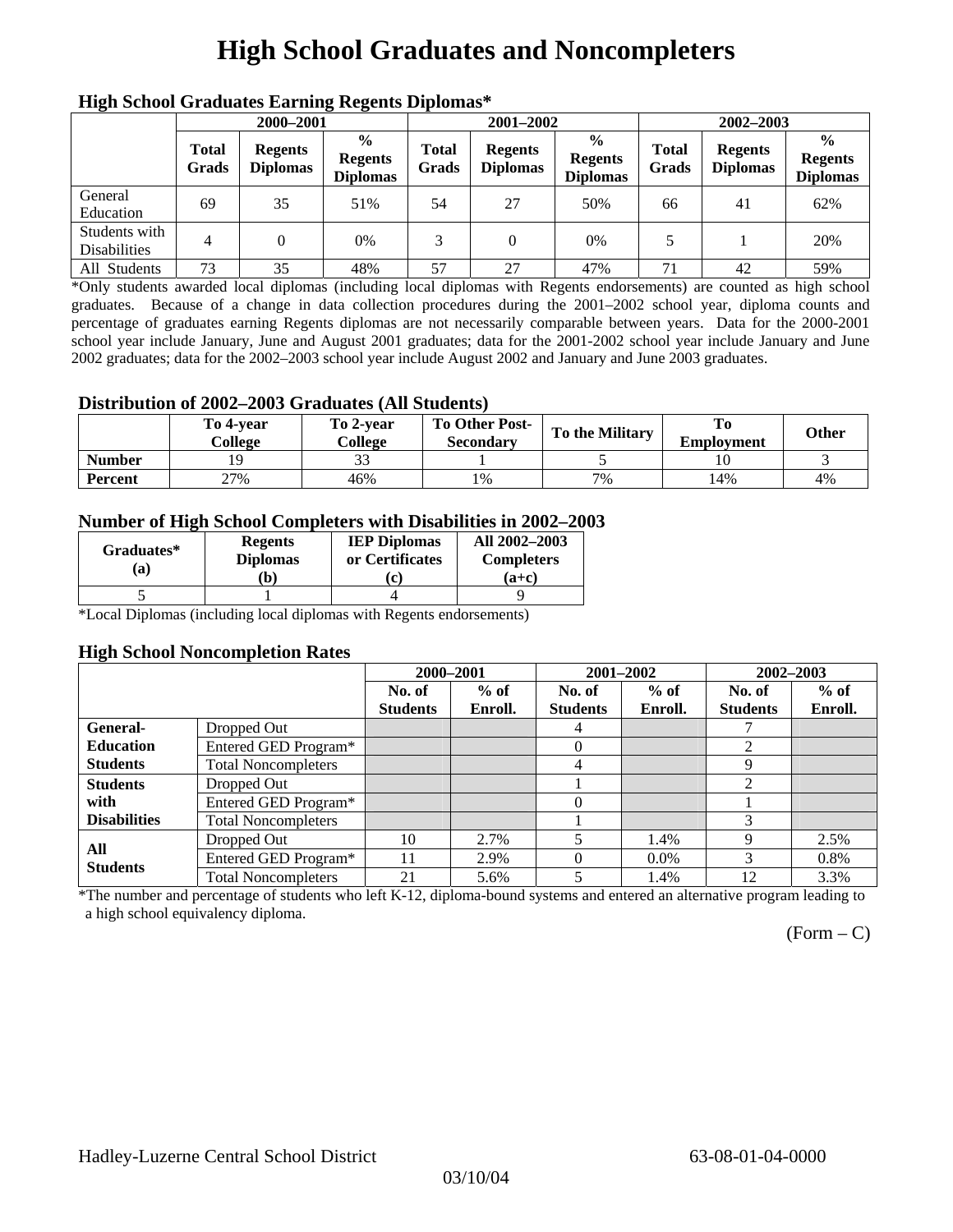## **Career Development and Occupational Studies (CDOS)**

### **Percentage of Students Documenting Self- and Career-Awareness Information and Career Exploration Activities, K–3**

| <b>Grades</b> | $2000 - 01$ | $2001 - 02$ | $2002 - 03$ |
|---------------|-------------|-------------|-------------|
| K–1           |             | $0\%$       | $0\%$       |
|               |             | $0\%$       | $0\%$       |

### **Students Developing a Career Plan, 4–12**

| <b>Grades</b>                                                                                                             |                                      | $2000 - 01$ | $2001 - 02$ | $2002 - 03$ |
|---------------------------------------------------------------------------------------------------------------------------|--------------------------------------|-------------|-------------|-------------|
|                                                                                                                           | Number of General-Education Students |             | $\theta$    | $\theta$    |
|                                                                                                                           | Number of Students with Disabilities |             | 0           | $\Omega$    |
|                                                                                                                           | Number of All Students               |             | $\theta$    | $\Omega$    |
|                                                                                                                           | Percent of Enrollment                |             | $0\%$       | 0%          |
|                                                                                                                           | Number of General-Education Students |             | 167         | 167         |
|                                                                                                                           | Number of Students with Disabilities |             | 28          | 28          |
|                                                                                                                           | Number of All Students               |             | 195         | 195         |
| $4 - 5$<br>$6 - 8$<br>Percent of Enrollment<br>Number of Students with Disabilities<br>$9 - 12$<br>Number of All Students |                                      | 68%         | 70%         |             |
|                                                                                                                           | Number of General-Education Students |             | 338         | 300         |
|                                                                                                                           |                                      |             | 15          | 58          |
|                                                                                                                           |                                      |             | 353         | 358         |
|                                                                                                                           | Percent of Enrollment                |             | 99%         | 98%         |

### **Second Language Proficiency Examinations**

### **General-Education Students**

| <b>Test</b> | 2000-2001         |           |            | 2001-2002 | 2002-2003  |           |  |
|-------------|-------------------|-----------|------------|-----------|------------|-----------|--|
|             | <b>No. Tested</b> | % Passing | No. Tested | % Passing | No. Tested | % Passing |  |
| French      |                   | 94%       | 41         | 95%       | 34         | 88%       |  |
| German      |                   | 0%        |            | $0\%$     |            | 0%        |  |
| Italian     |                   | 0%        |            | 0%        |            | 0%        |  |
| Latin       |                   | 0%        |            | $0\%$     |            | 0%        |  |
| Spanish     | 39                | 74%       | 40         | 90%       | $\sim$     | 86%       |  |

### **Students with Disabilities**

| <b>Test</b> | 2000-2001         |                                                                                                               |           | 2002-2003 |    |  |
|-------------|-------------------|---------------------------------------------------------------------------------------------------------------|-----------|-----------|----|--|
|             | <b>No. Tested</b> | 2001-2002<br>% Passing<br>% Passing<br><b>No. Tested</b><br>No. Tested<br>$0\%$<br>0%<br>0%<br>0%<br>0%<br>0% | % Passing |           |    |  |
| French      |                   |                                                                                                               |           |           |    |  |
| German      |                   |                                                                                                               |           |           | 0% |  |
| Italian     |                   |                                                                                                               |           |           | 0% |  |
| Latin       |                   |                                                                                                               |           |           | 0% |  |
| Spanish     |                   | 0%                                                                                                            |           |           |    |  |

(Form-D)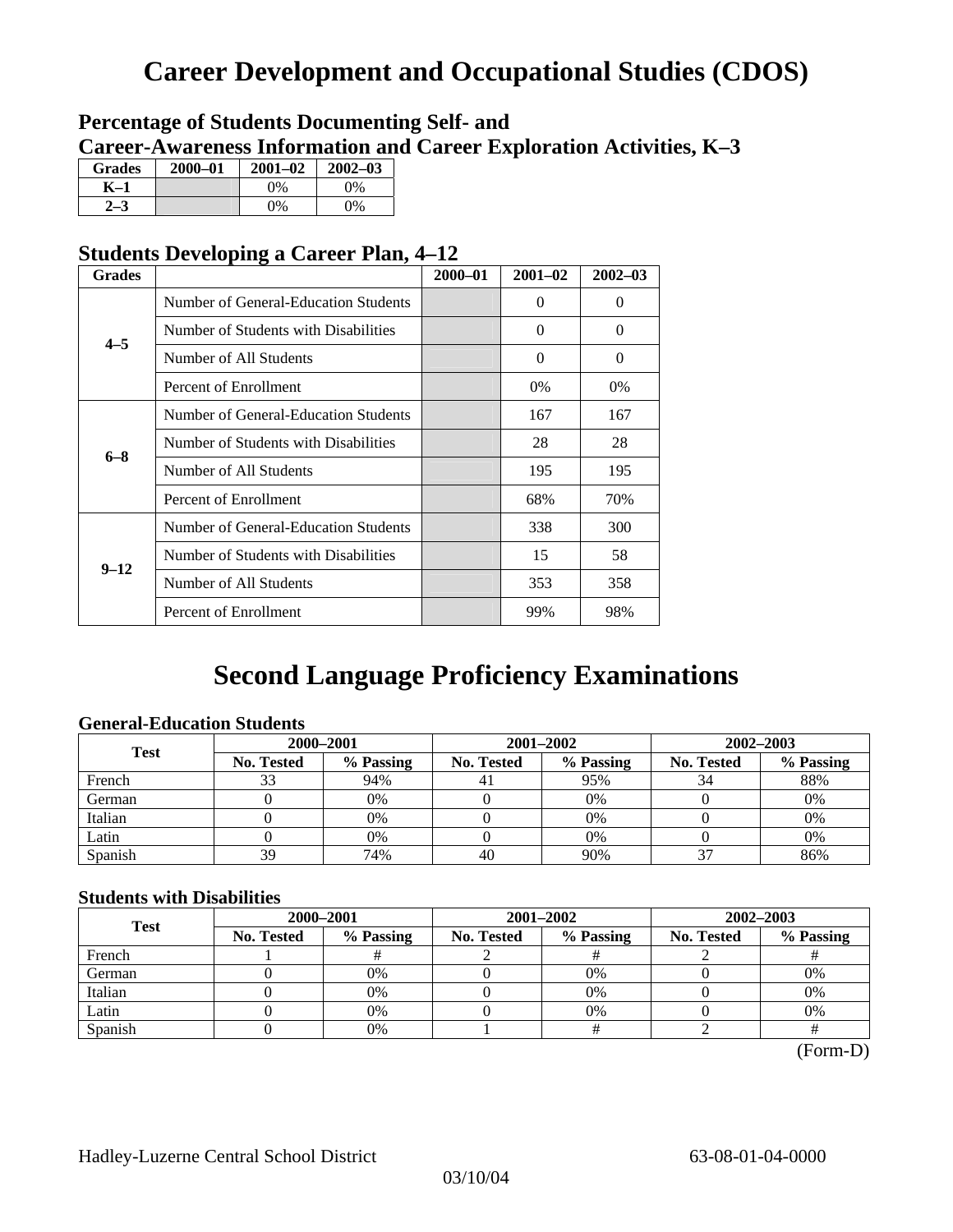# **Regents Competency Tests**

### **General-Education Students**

| <b>Test</b>           | 2000-2001         |                                                                                                                                   | $2001 - 2002$ | $2002 - 2003$ |    |  |
|-----------------------|-------------------|-----------------------------------------------------------------------------------------------------------------------------------|---------------|---------------|----|--|
|                       | <b>No. Tested</b> | % Passing<br>% Passing<br>No. Tested<br><b>No. Tested</b><br>0%<br>0%<br>0%<br>0%<br>0%<br>0%<br>0%<br>0%<br>0%<br>0%<br>0%<br>0% | % Passing     |               |    |  |
| <b>Mathematics</b>    |                   |                                                                                                                                   |               |               |    |  |
| Science               |                   |                                                                                                                                   |               |               |    |  |
| Reading               |                   |                                                                                                                                   |               |               |    |  |
| Writing               |                   |                                                                                                                                   |               |               |    |  |
| <b>Global Studies</b> |                   |                                                                                                                                   | 0%            |               | 0% |  |
| U.S. Hist & Gov't     |                   |                                                                                                                                   | 0%            |               | 0% |  |

#### **Students with Disabilities**

| <b>Test</b>           | 2000-2001  |           |            | 2001-2002 | 2002-2003         |           |  |
|-----------------------|------------|-----------|------------|-----------|-------------------|-----------|--|
|                       | No. Tested | % Passing | No. Tested | % Passing | <b>No. Tested</b> | % Passing |  |
| <b>Mathematics</b>    |            | 86%       |            |           |                   | 0%        |  |
| Science               |            |           |            |           |                   |           |  |
| Reading               |            | 20%       |            |           |                   |           |  |
| Writing               |            |           |            |           |                   | 0%        |  |
| <b>Global Studies</b> |            |           |            |           |                   | 0%        |  |
| U.S. Hist & Gov't     |            | 0%        |            | 0%        |                   | 0%        |  |

 $(Form - E)$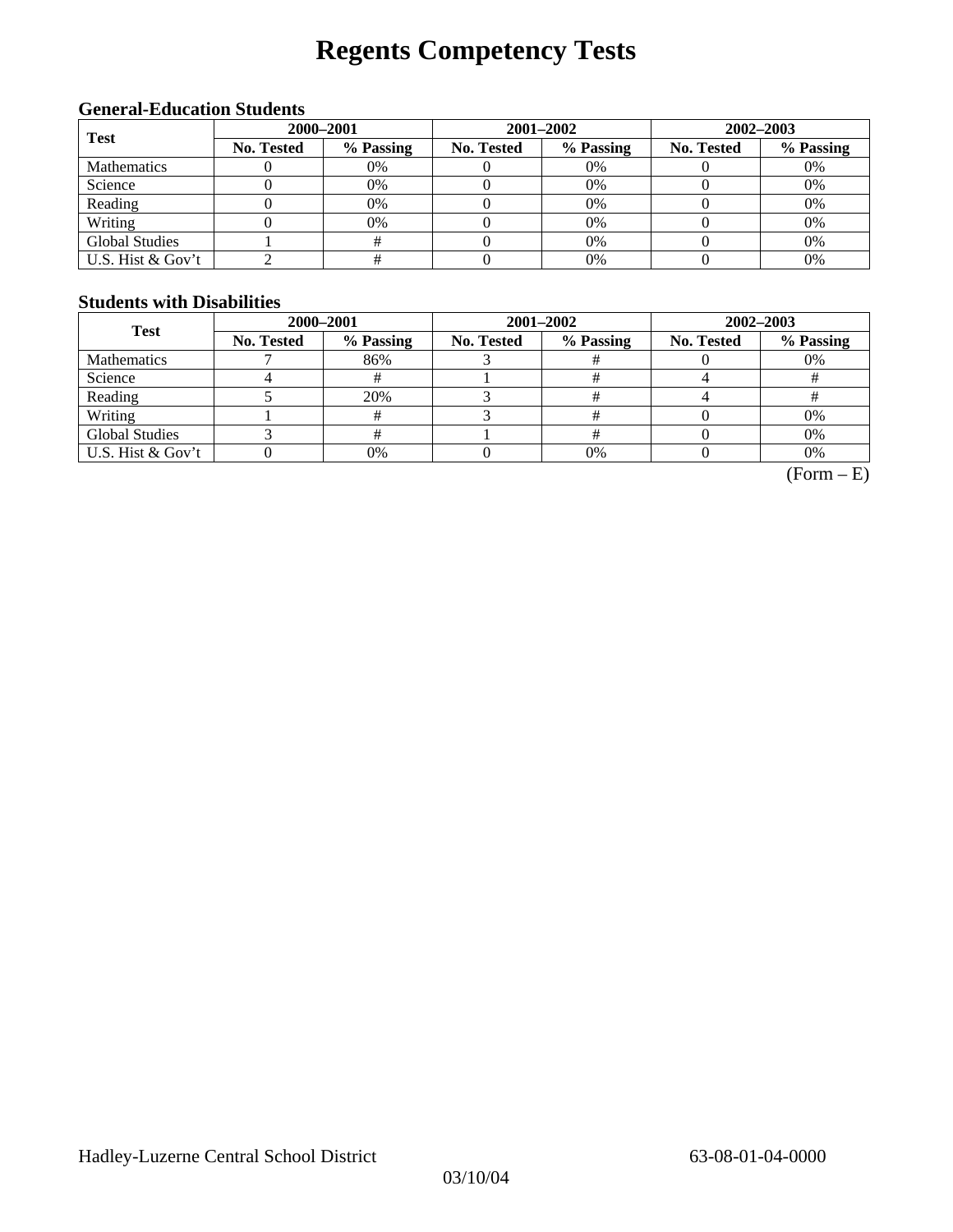|                                                            |                  | <b>All Students</b>                          |                 |                  | <b>Students with Disabilities</b> |                           |
|------------------------------------------------------------|------------------|----------------------------------------------|-----------------|------------------|-----------------------------------|---------------------------|
|                                                            | 2001             | 2002                                         | 2003            | 2001             | 2002                              | 2003                      |
|                                                            |                  | <b>Comprehensive English</b>                 |                 |                  |                                   |                           |
| Number Tested                                              | 67               | 79                                           | 72              | 5                | $\overline{4}$                    | 6                         |
| Number Scoring 55-100                                      | 63               | $\overline{75}$                              | 65              | $\mathbf{1}$     | $\#$                              | $\overline{4}$            |
| Number Scoring 65-100                                      | 56               | 73                                           | 56              | $\Omega$         | $\#$                              | $\overline{2}$            |
| Number Scoring 85-100                                      | $\overline{21}$  | 42                                           | $\overline{31}$ | $\overline{0}$   | $\overline{\#}$                   | $\overline{0}$            |
| Percentage of Tested Scoring 55-100                        | 94%              | 95%                                          | 90%             | 20%              | $\overline{\overline{H}}$         | 67%                       |
| Percentage of Tested Scoring 65-100                        | 84%              | 92%                                          | 78%             | 0%               | $\#$                              | 33%                       |
| Percentage of Tested Scoring 85-100                        | 31%              | 53%                                          | 43%             | 0%               | $\#$                              | $0\%$                     |
|                                                            |                  | <b>Mathematics A</b>                         |                 |                  |                                   |                           |
| Number Tested                                              | 16               | 8                                            | 61              | $\boldsymbol{0}$ | 1                                 | 3                         |
| Number Scoring 55-100                                      | 12               | $\overline{7}$                               | 57              | $\boldsymbol{0}$ | $\#$                              | $\overline{\overline{t}}$ |
| Number Scoring 65-100                                      | $\overline{7}$   | $\overline{4}$                               | 50              | $\overline{0}$   | $\#$                              | $\#$                      |
| Number Scoring 85-100                                      | $\overline{0}$   | $\overline{0}$                               | 27              | $\overline{0}$   | $\overline{\overline{H}}$         | $\#$                      |
| Percentage of Tested Scoring 55-100                        | 75%              | 88%                                          | 93%             | 0%               | $\overline{\#}$                   | $\overline{\#}$           |
| Percentage of Tested Scoring 65-100                        | 44%              | 50%                                          | 82%             | 0%               | $\#$                              | $\#$                      |
| Percentage of Tested Scoring 85-100                        | 0%               | 0%                                           | 44%             | 0%               | $\#$                              | $\#$                      |
|                                                            |                  | Mathematics B (first administered June 2001) |                 |                  |                                   |                           |
| Number Tested                                              | $\boldsymbol{0}$ | $\overline{0}$                               | $\overline{0}$  | $\mathbf{0}$     | $\boldsymbol{0}$                  | $\boldsymbol{0}$          |
| Number Scoring 55-100                                      | $\overline{0}$   | $\overline{0}$                               | $\overline{0}$  | $\overline{0}$   | $\overline{0}$                    | $\overline{0}$            |
| Number Scoring 65-100                                      | $\overline{0}$   | $\mathbf{0}$                                 | $\overline{0}$  | $\overline{0}$   | $\overline{0}$                    | $\mathbf{0}$              |
| Number Scoring 85-100                                      | $\overline{0}$   | $\mathbf{0}$                                 | $\overline{0}$  | $\overline{0}$   | $\mathbf{0}$                      | $\mathbf{0}$              |
| Percentage of Tested Scoring 55-100                        | 0%               | 0%                                           | 0%              | 0%               | 0%                                | 0%                        |
| Percentage of Tested Scoring 65-100                        | 0%               | 0%                                           | 0%              | 0%               | 0%                                | 0%                        |
| Percentage of Tested Scoring 85-100                        | 0%               | 0%                                           | 0%              | 0%               | 0%                                | 0%                        |
|                                                            |                  | <b>Global History and Geography</b>          |                 |                  |                                   |                           |
| Number Tested                                              | 95               | 83                                           | 92              | $\sqrt{5}$       | 6                                 | 21                        |
| Number Scoring 55-100                                      | 92               | 82                                           | 80              | $\overline{3}$   | 6                                 | $\overline{12}$           |
| Number Scoring 65-100                                      | 83               | 73                                           | 70              | $\overline{2}$   | $\overline{5}$                    | 10                        |
| Number Scoring 85-100                                      | 32               | 14                                           | 24              | $\overline{0}$   | $\overline{0}$                    | $\overline{4}$            |
| Percentage of Tested Scoring 55-100                        | 97%              | 99%                                          | 87%             | 60%              | 100%                              | 57%                       |
| Percentage of Tested Scoring 65-100                        | 87%              | 88%                                          | 76%             | 40%              | 83%                               | 48%                       |
| Percentage of Tested Scoring 85-100                        | 34%              | 17%                                          | 26%             | 0%               | 0%                                | 19%                       |
| U.S. History and Government (first administered June 2001) |                  |                                              |                 |                  |                                   |                           |
| Number Tested                                              | 64               | 76                                           | 79              | 5                | $\overline{4}$                    | 6                         |
| Number Scoring 55-100                                      | 62               | $\overline{75}$                              | 78              | 5                | $\overline{\overline{H}}$         | 6                         |
| Number Scoring 65-100                                      | 55               | 66                                           | 74              | $\overline{5}$   | $\overline{\#}$                   | 6                         |
| Number Scoring 85-100                                      | $\overline{32}$  | 26                                           | 44              | 3                | $\#$                              | $\overline{2}$            |
| Percentage of Tested Scoring 55-100                        | 97%              | 99%                                          | 99%             | 100%             | #                                 | 100%                      |
| Percentage of Tested Scoring 65-100                        | 86%              | 87%                                          | 94%             | 100%             | $\#$                              | 100%                      |
| Percentage of Tested Scoring 85-100                        | 50%              | 34%                                          | 56%             | 60%              | #                                 | 33%                       |

 $(Form - F)$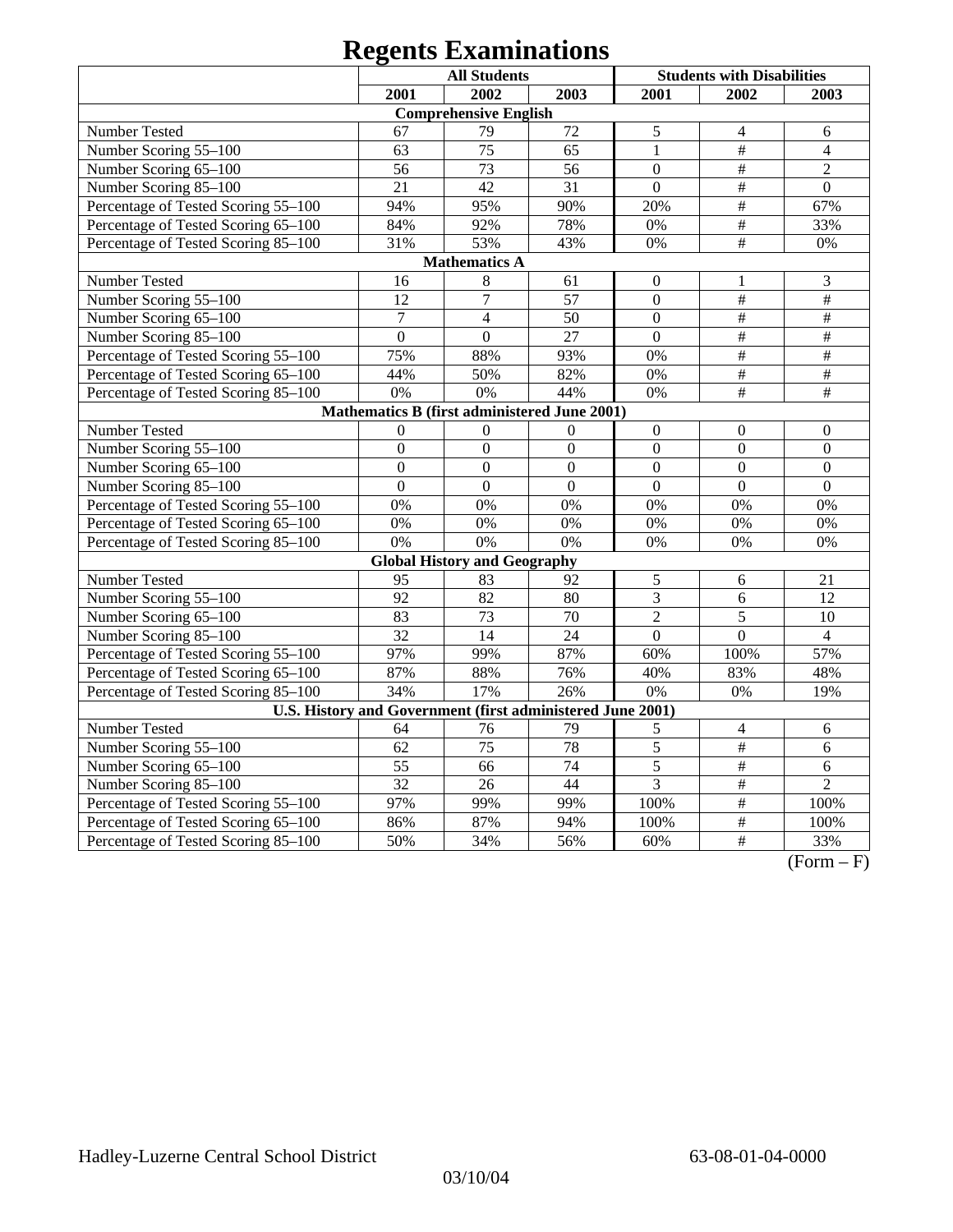|                                                               |      | $\sim$<br><b>All Students</b>                             |      |                           | <b>Students with Disabilities</b> |                  |
|---------------------------------------------------------------|------|-----------------------------------------------------------|------|---------------------------|-----------------------------------|------------------|
|                                                               | 2001 | 2002                                                      | 2003 | 2001                      | 2002                              | 2003             |
|                                                               |      | Living Environment (first administered June 2001)         |      |                           |                                   |                  |
| Number Tested                                                 | 89   | 79                                                        | 90   | $\overline{2}$            | $\overline{7}$                    | 23               |
| Number Scoring 55-100                                         | 89   | 78                                                        | 83   | $\#$                      | 6                                 | 17               |
| Number Scoring 65-100                                         | 84   | 78                                                        | 79   | $\#$                      | 6                                 | 14               |
| Number Scoring 85-100                                         | 21   | 23                                                        | 32   | $\overline{\overline{H}}$ |                                   | $\overline{2}$   |
| Percentage of Tested Scoring 55-100                           | 100% | 99%                                                       | 92%  | $\#$                      | 86%                               | 74%              |
| Percentage of Tested Scoring 65-100                           | 94%  | 99%                                                       | 88%  | $\#$                      | 86%                               | 61%              |
| Percentage of Tested Scoring 85-100                           | 24%  | 29%                                                       | 36%  | #                         | 14%                               | 9%               |
| Physical Setting/Earth Science (first administered June 2001) |      |                                                           |      |                           |                                   |                  |
| Number Tested                                                 | 68   | 64                                                        | 56   | $\overline{2}$            | $\overline{2}$                    | 3                |
| Number Scoring 55-100                                         | 68   | 64                                                        | 53   | $\overline{\overline{H}}$ | $\#$                              | $\#$             |
| Number Scoring 65-100                                         | 65   | 62                                                        | 46   | $\#$                      | $\#$                              | $\#$             |
| Number Scoring 85-100                                         | 32   | 34                                                        | 11   | $\#$                      | $\#$                              | $\#$             |
| Percentage of Tested Scoring 55-100                           | 100% | 100%                                                      | 95%  | $\#$                      | $\#$                              | $\#$             |
| Percentage of Tested Scoring 65-100                           | 96%  | 97%                                                       | 82%  | #                         | #                                 | #                |
| Percentage of Tested Scoring 85-100                           | 47%  | 53%                                                       | 20%  | #                         | $\#$                              | $\#$             |
|                                                               |      | Physical Setting/Chemistry (first administered June 2002) |      |                           |                                   |                  |
| Number Tested                                                 |      | 32                                                        | 38   |                           | $\overline{2}$                    | $\theta$         |
| Number Scoring 55-100                                         |      | 32                                                        | 36   |                           | $\#$                              | $\boldsymbol{0}$ |
| Number Scoring 65-100                                         |      | 32                                                        | 33   |                           | $\#$                              | $\mathbf{0}$     |
| Number Scoring 85-100                                         |      | 12                                                        | 6    |                           | $\#$                              | $\mathbf{0}$     |
| Percentage of Tested Scoring 55-100                           |      | 100%                                                      | 95%  |                           | $\#$                              | 0%               |
| Percentage of Tested Scoring 65-100                           |      | 100%                                                      | 87%  |                           | $\#$                              | 0%               |
| Percentage of Tested Scoring 85-100                           |      | 38%                                                       | 16%  |                           | #                                 | 0%               |
|                                                               |      | Physical Setting/Physics (first administered June 2002)*  |      |                           |                                   |                  |
| Number Tested                                                 |      |                                                           |      |                           |                                   |                  |
| Number Scoring 55-100                                         |      |                                                           |      |                           |                                   |                  |
| Number Scoring 65-100                                         |      |                                                           |      |                           |                                   |                  |
| Number Scoring 85-100                                         |      |                                                           |      |                           |                                   |                  |
| Percentage of Tested Scoring 55-100                           |      |                                                           |      |                           |                                   |                  |
| Percentage of Tested Scoring 65-100                           |      |                                                           |      |                           |                                   |                  |
| Percentage of Tested Scoring 85-100                           |      |                                                           |      |                           |                                   |                  |

\* Physical Setting/Physics results are not included in the report card because the Department is issuing a new conversion chart for this assessment. Data currently available to the Department are based on the original conversion chart for the assessment.

 $(Form - G)$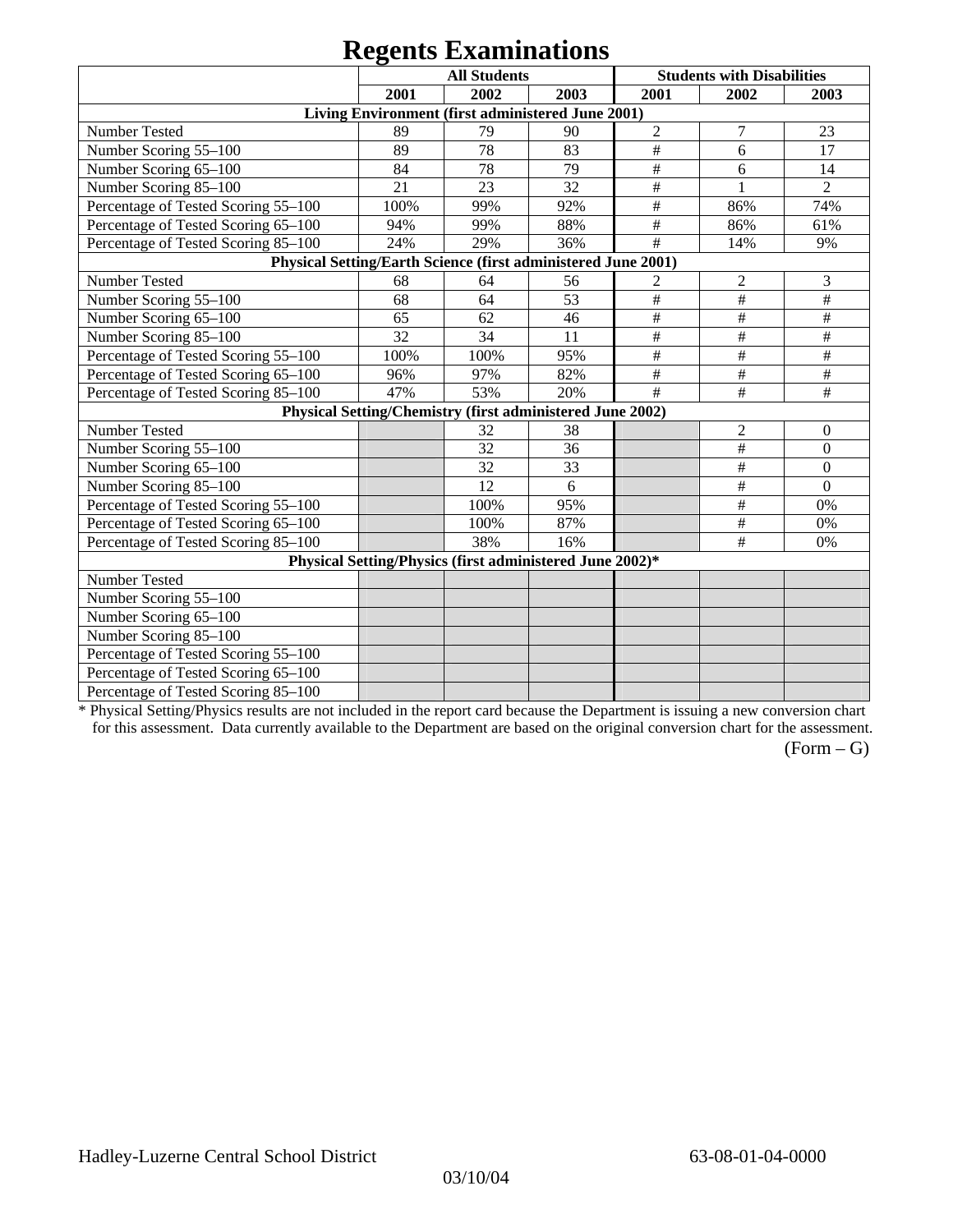|                                     | <b>All Students</b> |                              | <b>Students with Disabilities</b> |                  |                  |                  |
|-------------------------------------|---------------------|------------------------------|-----------------------------------|------------------|------------------|------------------|
|                                     | 2001                | 2002                         | 2003                              | 2001             | 2002             | 2003             |
|                                     |                     | <b>Comprehensive French</b>  |                                   |                  |                  |                  |
| Number Tested                       | 29                  | 19                           | 42                                | 0                | $\overline{0}$   | $\mathbf{0}$     |
| Number Scoring 55-100               | 29                  | 19                           | 42                                | $\mathbf{0}$     | $\boldsymbol{0}$ | $\boldsymbol{0}$ |
| Number Scoring 65-100               | 29                  | 19                           | 42                                | $\mathbf{0}$     | $\overline{0}$   | $\boldsymbol{0}$ |
| Number Scoring 85-100               | 26                  | 4                            | 30                                | $\overline{0}$   | $\overline{0}$   | $\overline{0}$   |
| Percentage of Tested Scoring 55-100 | 100%                | 100%                         | 100%                              | 0%               | 0%               | 0%               |
| Percentage of Tested Scoring 65-100 | 100%                | 100%                         | 100%                              | 0%               | 0%               | 0%               |
| Percentage of Tested Scoring 85-100 | 90%                 | 21%                          | 71%                               | 0%               | 0%               | 0%               |
|                                     |                     | <b>Comprehensive Italian</b> |                                   |                  |                  |                  |
| Number Tested                       | 0                   | 0                            | $\boldsymbol{0}$                  | $\overline{0}$   | $\overline{0}$   | $\mathbf{0}$     |
| Number Scoring 55-100               | $\boldsymbol{0}$    | $\boldsymbol{0}$             | $\boldsymbol{0}$                  | $\mathbf{0}$     | $\overline{0}$   | $\mathbf{0}$     |
| Number Scoring 65-100               | $\mathbf{0}$        | $\boldsymbol{0}$             | $\boldsymbol{0}$                  | $\overline{0}$   | $\overline{0}$   | $\boldsymbol{0}$ |
| Number Scoring 85-100               | $\mathbf{0}$        | $\mathbf{0}$                 | $\boldsymbol{0}$                  | $\overline{0}$   | $\overline{0}$   | $\Omega$         |
| Percentage of Tested Scoring 55-100 | 0%                  | 0%                           | 0%                                | 0%               | 0%               | 0%               |
| Percentage of Tested Scoring 65-100 | 0%                  | 0%                           | 0%                                | 0%               | 0%               | 0%               |
| Percentage of Tested Scoring 85-100 | 0%                  | 0%                           | 0%                                | 0%               | 0%               | 0%               |
|                                     |                     | <b>Comprehensive German</b>  |                                   |                  |                  |                  |
| Number Tested                       | $\overline{0}$      | 0                            | $\boldsymbol{0}$                  | $\boldsymbol{0}$ | $\theta$         | $\boldsymbol{0}$ |
| Number Scoring 55-100               | $\boldsymbol{0}$    | $\boldsymbol{0}$             | $\boldsymbol{0}$                  | $\mathbf{0}$     | $\boldsymbol{0}$ | $\mathbf{0}$     |
| Number Scoring 65-100               | $\overline{0}$      | $\boldsymbol{0}$             | $\overline{0}$                    | $\overline{0}$   | $\overline{0}$   | $\boldsymbol{0}$ |
| Number Scoring 85-100               | $\overline{0}$      | $\overline{0}$               | $\overline{0}$                    | $\overline{0}$   | $\overline{0}$   | $\overline{0}$   |
| Percentage of Tested Scoring 55-100 | 0%                  | 0%                           | 0%                                | 0%               | 0%               | 0%               |
| Percentage of Tested Scoring 65-100 | 0%                  | 0%                           | 0%                                | 0%               | 0%               | 0%               |
| Percentage of Tested Scoring 85-100 | 0%                  | 0%                           | 0%                                | 0%               | 0%               | 0%               |
|                                     |                     | <b>Comprehensive Hebrew</b>  |                                   |                  |                  |                  |
| Number Tested                       | $\theta$            | 0                            | $\boldsymbol{0}$                  | $\boldsymbol{0}$ | $\theta$         | $\boldsymbol{0}$ |
| Number Scoring 55-100               | $\boldsymbol{0}$    | $\boldsymbol{0}$             | $\boldsymbol{0}$                  | $\mathbf{0}$     | $\overline{0}$   | $\mathbf{0}$     |
| Number Scoring 65-100               | $\mathbf{0}$        | $\boldsymbol{0}$             | $\boldsymbol{0}$                  | $\overline{0}$   | $\theta$         | $\boldsymbol{0}$ |
| Number Scoring 85-100               | $\mathbf{0}$        | $\mathbf{0}$                 | $\boldsymbol{0}$                  | $\overline{0}$   | $\overline{0}$   | $\overline{0}$   |
| Percentage of Tested Scoring 55-100 | 0%                  | 0%                           | 0%                                | 0%               | 0%               | 0%               |
| Percentage of Tested Scoring 65-100 | 0%                  | 0%                           | 0%                                | 0%               | 0%               | 0%               |
| Percentage of Tested Scoring 85-100 | 0%                  | 0%                           | 0%                                | 0%               | 0%               | 0%               |
|                                     |                     | <b>Comprehensive Spanish</b> |                                   |                  |                  |                  |
| Number Tested                       | 15                  | 18                           | 32                                | $\boldsymbol{0}$ | $\boldsymbol{0}$ | $\boldsymbol{0}$ |
| Number Scoring 55-100               | 15                  | 18                           | 32                                | $\boldsymbol{0}$ | $\overline{0}$   | $\boldsymbol{0}$ |
| Number Scoring 65–100               | 15                  | 18                           | 32                                | $\boldsymbol{0}$ | $\boldsymbol{0}$ | $\boldsymbol{0}$ |
| Number Scoring 85-100               | 9                   | 11                           | 20                                | $\overline{0}$   | $\overline{0}$   | $\overline{0}$   |
| Percentage of Tested Scoring 55-100 | 100%                | 100%                         | 100%                              | 0%               | $0\%$            | 0%               |
| Percentage of Tested Scoring 65-100 | 100%                | 100%                         | 100%                              | 0%               | 0%               | 0%               |
| Percentage of Tested Scoring 85-100 | 60%                 | 61%                          | 62%                               | 0%               | 0%               | 0%               |
|                                     |                     | <b>Comprehensive Latin</b>   |                                   |                  |                  |                  |
| Number Tested                       | $\boldsymbol{0}$    | $\boldsymbol{0}$             | $\boldsymbol{0}$                  | $\boldsymbol{0}$ | $\boldsymbol{0}$ | $\boldsymbol{0}$ |
| Number Scoring 55-100               | $\boldsymbol{0}$    | $\boldsymbol{0}$             | $\boldsymbol{0}$                  | $\boldsymbol{0}$ | $\boldsymbol{0}$ | $\boldsymbol{0}$ |
| Number Scoring 65-100               | $\boldsymbol{0}$    | $\boldsymbol{0}$             | $\boldsymbol{0}$                  | $\boldsymbol{0}$ | $\boldsymbol{0}$ | $\boldsymbol{0}$ |
| Number Scoring 85-100               | $\mathbf{0}$        | $\boldsymbol{0}$             | $\overline{0}$                    | $\mathbf{0}$     | $\Omega$         | $\overline{0}$   |
| Percentage of Tested Scoring 55-100 | $0\%$               | 0%                           | 0%                                | 0%               | 0%               | 0%               |
| Percentage of Tested Scoring 65-100 | $0\%$               | 0%                           | 0%                                | 0%               | 0%               | 0%               |
| Percentage of Tested Scoring 85-100 | 0%                  | 0%                           | 0%                                | 0%               | 0%               | 0%<br>$\sqrt{ }$ |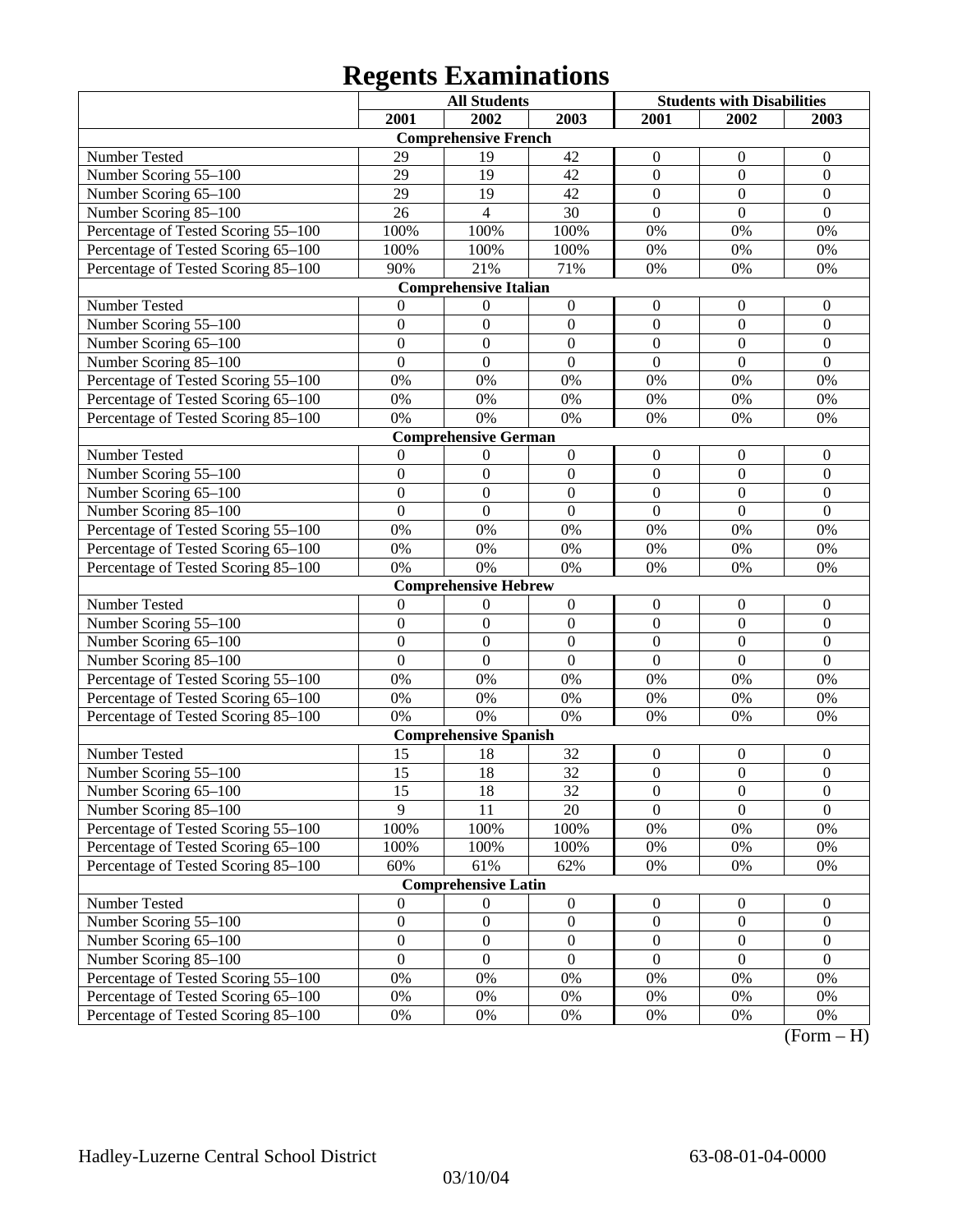|                                                                    | <b>All Students</b> |                                           |      | <b>Students with Disabilities</b> |          |                |  |  |
|--------------------------------------------------------------------|---------------------|-------------------------------------------|------|-----------------------------------|----------|----------------|--|--|
|                                                                    | 2001                | 2002                                      | 2003 | 2001                              | 2002     | 2003           |  |  |
| Sequential Mathematics, Course II (last administered January 2003) |                     |                                           |      |                                   |          |                |  |  |
| Number Tested                                                      | 60                  | 64                                        | 2    | $\theta$                          | 3        | $\overline{0}$ |  |  |
| Number Scoring 55-100                                              | 54                  | 58                                        | $\#$ | $\theta$                          | #        | $\Omega$       |  |  |
| Number Scoring 65-100                                              | 49                  | 56                                        | $\#$ | $\theta$                          | $\#$     | $\theta$       |  |  |
| Number Scoring 85-100                                              | 31                  | 26                                        | #    | $\theta$                          | #        | $\Omega$       |  |  |
| Percentage of Tested Scoring 55-100                                | 90%                 | 91%                                       | #    | 0%                                | #        | 0%             |  |  |
| Percentage of Tested Scoring 65-100                                | 82%                 | 88%                                       | #    | 0%                                | #        | $0\%$          |  |  |
| Percentage of Tested Scoring 85-100                                | 52%                 | 41%                                       | #    | 0%                                | #        | 0%             |  |  |
|                                                                    |                     | <b>Sequential Mathematics, Course III</b> |      |                                   |          |                |  |  |
| <b>Number Tested</b>                                               | 33                  | 47                                        | 42   | $\theta$                          | $\Omega$ | $\theta$       |  |  |
| Number Scoring 55–100                                              | 30                  | 45                                        | 40   | $\Omega$                          | $\Omega$ | $\Omega$       |  |  |
| Number Scoring 65-100                                              | 28                  | 43                                        | 37   | $\Omega$                          | $\Omega$ | $\Omega$       |  |  |
| Number Scoring 85-100                                              | 18                  | 26                                        | 21   | $\Omega$                          | $\Omega$ | $\Omega$       |  |  |
| Percentage of Tested Scoring 55-100                                | 91%                 | 96%                                       | 95%  | 0%                                | $0\%$    | $0\%$          |  |  |
| Percentage of Tested Scoring 65-100                                | 85%                 | 91%                                       | 88%  | 0%                                | $0\%$    | $0\%$          |  |  |
| Percentage of Tested Scoring 85-100                                | 55%                 | 55%                                       | 50%  | 0%                                | $0\%$    | 0%             |  |  |

 $\overline{(Form-I)}$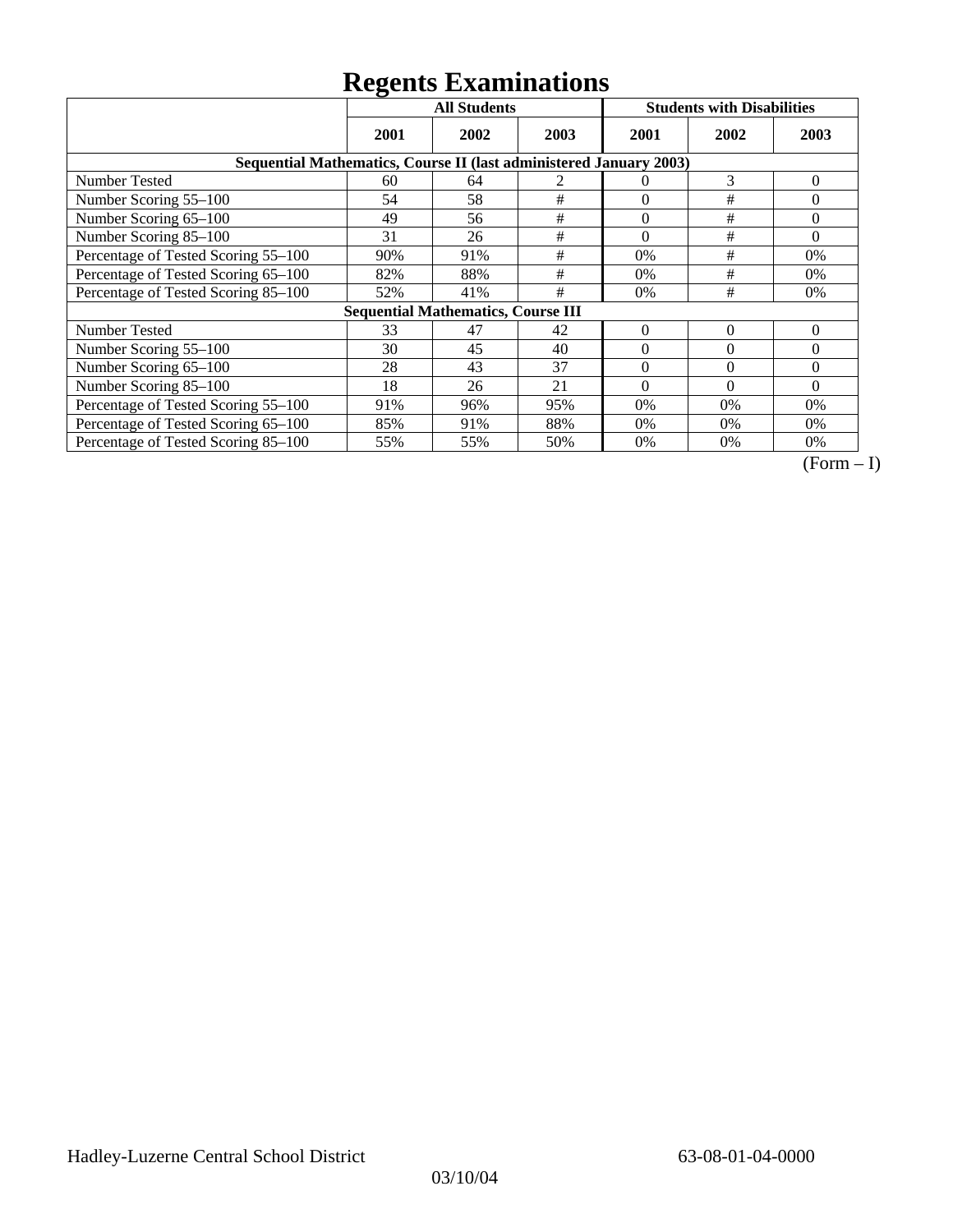### **Introduction to Occupations Examination**

|                                   | 2000–2001         |           |            | $2001 - 2002$ | $2002 - 2003$     |           |  |
|-----------------------------------|-------------------|-----------|------------|---------------|-------------------|-----------|--|
|                                   | <b>No. Tested</b> | % Passing | No. Tested | % Passing     | <b>No. Tested</b> | % Passing |  |
| <b>General-Education Students</b> |                   | 100%      | 36         | 100%          |                   | 77%       |  |
| <b>Students with Disabilities</b> |                   |           |            | 80%           |                   | 100%      |  |

On school reports, 2000–2001 and 2001–2002 data are for all students with disabilities enrolled in the school. District reports contain data for all students with disabilities enrolled in the district for the 2000–2001, 2001–2002, and 2002–2003 school years.

### **Elementary-Level Social Studies**

|                 |                                   | <b>Number</b><br><b>Tested</b> | $%$ at<br>Level 1 | $%$ at<br>Level 2 |     | $%$ at<br><b>Level 4</b> |
|-----------------|-----------------------------------|--------------------------------|-------------------|-------------------|-----|--------------------------|
| <b>Nov 2002</b> | <b>General-Education Students</b> | 78                             | 13%               | 18%               | 64% | 5%                       |
|                 | <b>Students with Disabilities</b> | −                              | 43%               | 29%               | 29% | $0\%$                    |
|                 | All Students                      | 85                             | 15%               | 19%               | 61% | 5%                       |

### **Middle-Level Social Studies**

|                  |                                   | <b>Number</b><br>Tested | $%$ at<br>Level 1 | $%$ at<br>Level 2 | $%$ at<br>Level 3 | $%$ at<br>Level 4 |
|------------------|-----------------------------------|-------------------------|-------------------|-------------------|-------------------|-------------------|
| <b>June 2003</b> | <b>General-Education Students</b> | 80                      | 0%                | 20%               | 65%               | 15%               |
|                  | <b>Students with Disabilities</b> | 22                      | 5%                | 45%               | 41%               | 9%                |
|                  | All Students                      | 102                     | 1%                | 25%               | 60%               | 14%               |

 $(Form - J)$